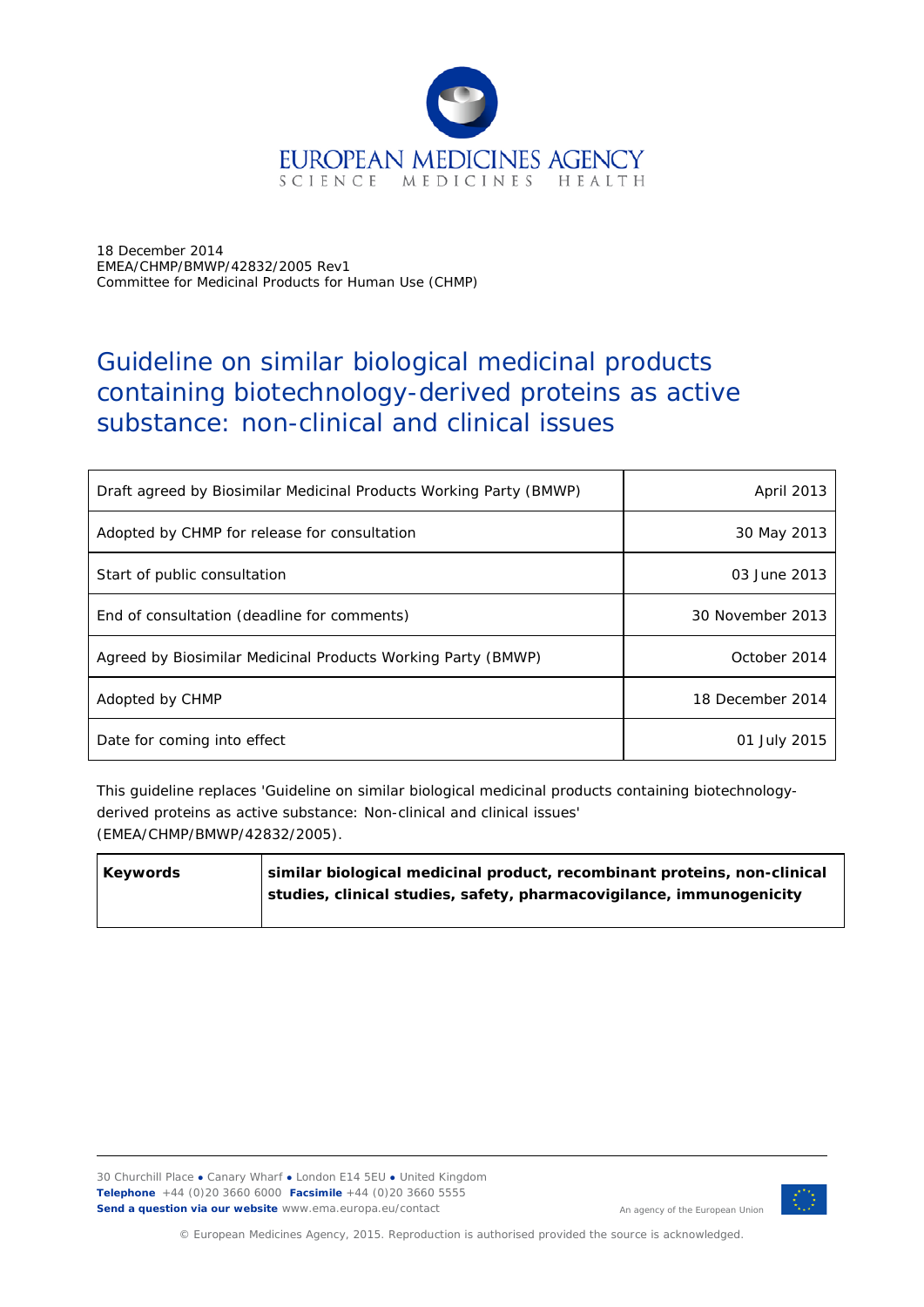# Guideline on similar biological medicinal products containing biotechnology-derived proteins as active substance: non-clinical and clinical issues

# **Table of contents**

| 6. Extrapolation of efficacy and safety from one therapeutic indication to |  |
|----------------------------------------------------------------------------|--|
|                                                                            |  |
|                                                                            |  |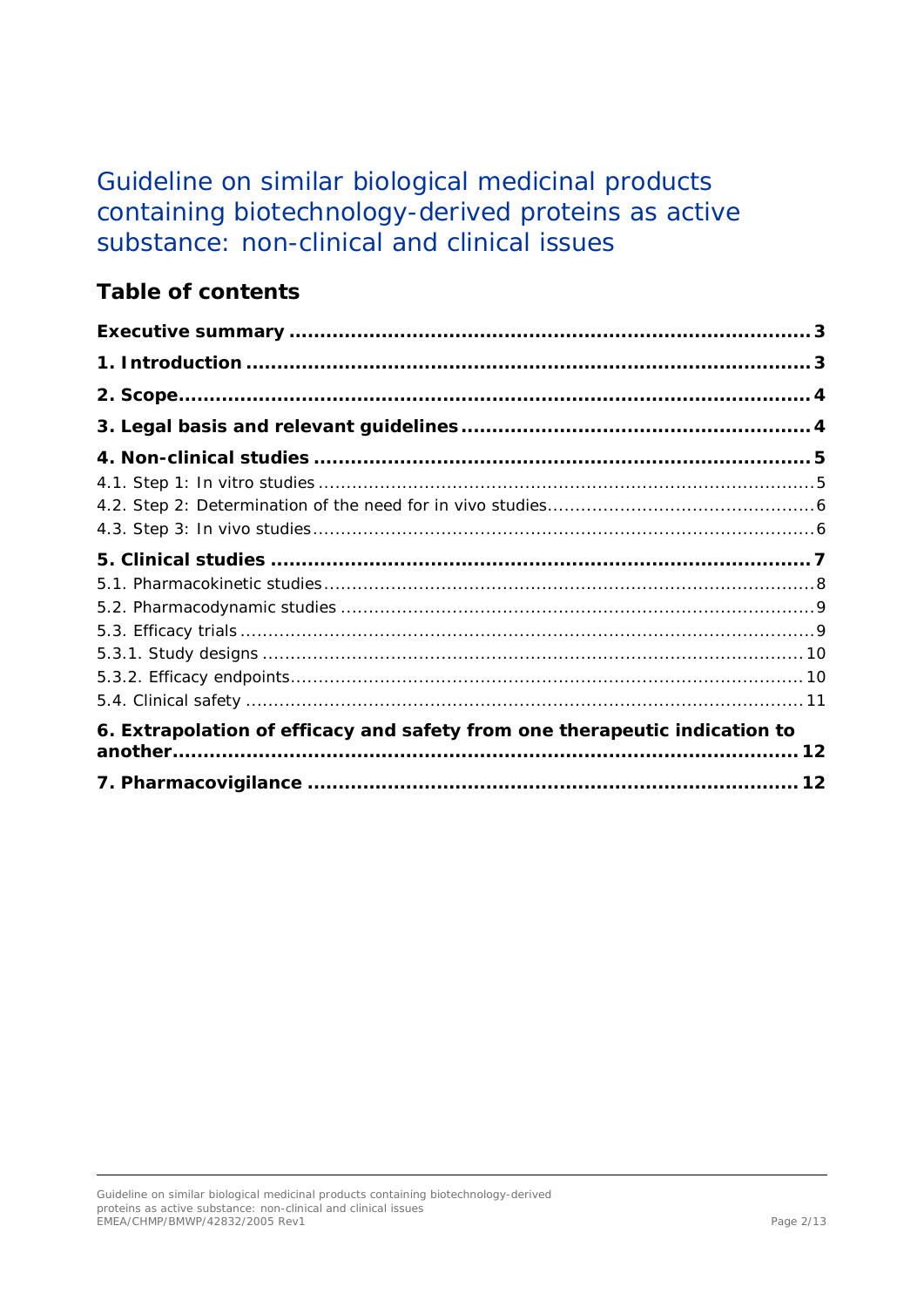# <span id="page-2-0"></span>**Executive summary**

The *Guideline on similar biological medicinal products containing biotechnology-derived proteins as active substance: non-clinical and clinical issues* (EMEA/CHMP/BMWP/42832/05 Rev.1) lays down the non-clinical and clinical requirements for a similar biological medicinal product ("biosimilar").

The non-clinical section addresses the pharmaco-toxicological assessment. The clinical section addresses the requirements for pharmacokinetic, pharmacodynamic, and efficacy studies. The section on clinical safety and pharmacovigilance addresses clinical safety studies, including immunogenicity, as well as the risk management plan.

The current revision covers the following topics: a stepwise approach for the design of non-clinical studies; the use of pharmacodynamic markers; study design, choice of appropriate patient population and choice of surrogate and clinical endpoints in efficacy trials; clinical safety (including design of immunogenicity studies), risk management plan, and pharmacovigilance, and extrapolation of safety and efficacy. The guideline recommends a stepwise conduct of non-clinical and clinical studies.

# <span id="page-2-1"></span>**1. Introduction**

A biosimilar is a biological medicinal product that contains a version of the active substance of an already authorised original biological medicinal product (reference medicinal product) in the European Economic Area (EEA). Similarity to the reference medicinal product in terms of quality characteristics, biological activity, safety and efficacy based on a comprehensive comparability exercise needs to be established.

The Marketing Authorisation (MA) application dossier of a biosimilar medicinal product shall provide a full quality dossier together with data demonstrating comparability with the reference medicinal product by using appropriate physico-chemical and *in vitro* biological tests, non-clinical studies and clinical studies.

The quality issues relevant for demonstration of biosimilar comparability are addressed in the *Guideline on similar biological medicinal products containing biotechnology-derived proteins as active substances: quality issues* (EMA/CHMP/BWP/247713/2012).

The principles for the non-clinical and clinical parts of the biosimilar comparability exercise are laid down in this guideline. Product class specific guidelines will supplement this guideline where a need is identified.

The nature and complexity of the reference product have an impact on the extent of the (non)clinical studies to confirm biosimilarity. The differences observed in the physico-chemical and biological analyses will guide the planning of the (non-)clinical studies. Other factors that need to be taken into consideration are the mode of action of the active substance (e.g. receptor(s) involved) in all the authorised indications of the reference product and pathogenic mechanisms involved in the disorders included in the therapeutic indications (e.g. mechanisms shared by various therapeutic indications) as well as the immunogenicity of the reference medicinal product.

The applicant should review data from the reference product on the predictive value of *in vitro* assays/animal models as well as correlations between dose/exposure and pharmacodynamics. In addition, the applicant should look at the correlation between pharmacodynamics and clinical response. The availability of suitable biomarkers may abbreviate the (non-)clinical development. The safety profile of the reference product will mainly determine the focus of the clinical safety studies both preand post-authorisation.

Guideline on similar biological medicinal products containing biotechnology-derived proteins as active substance: non-clinical and clinical issues EMEA/CHMP/BMWP/42832/2005 Rev1 Page 3/13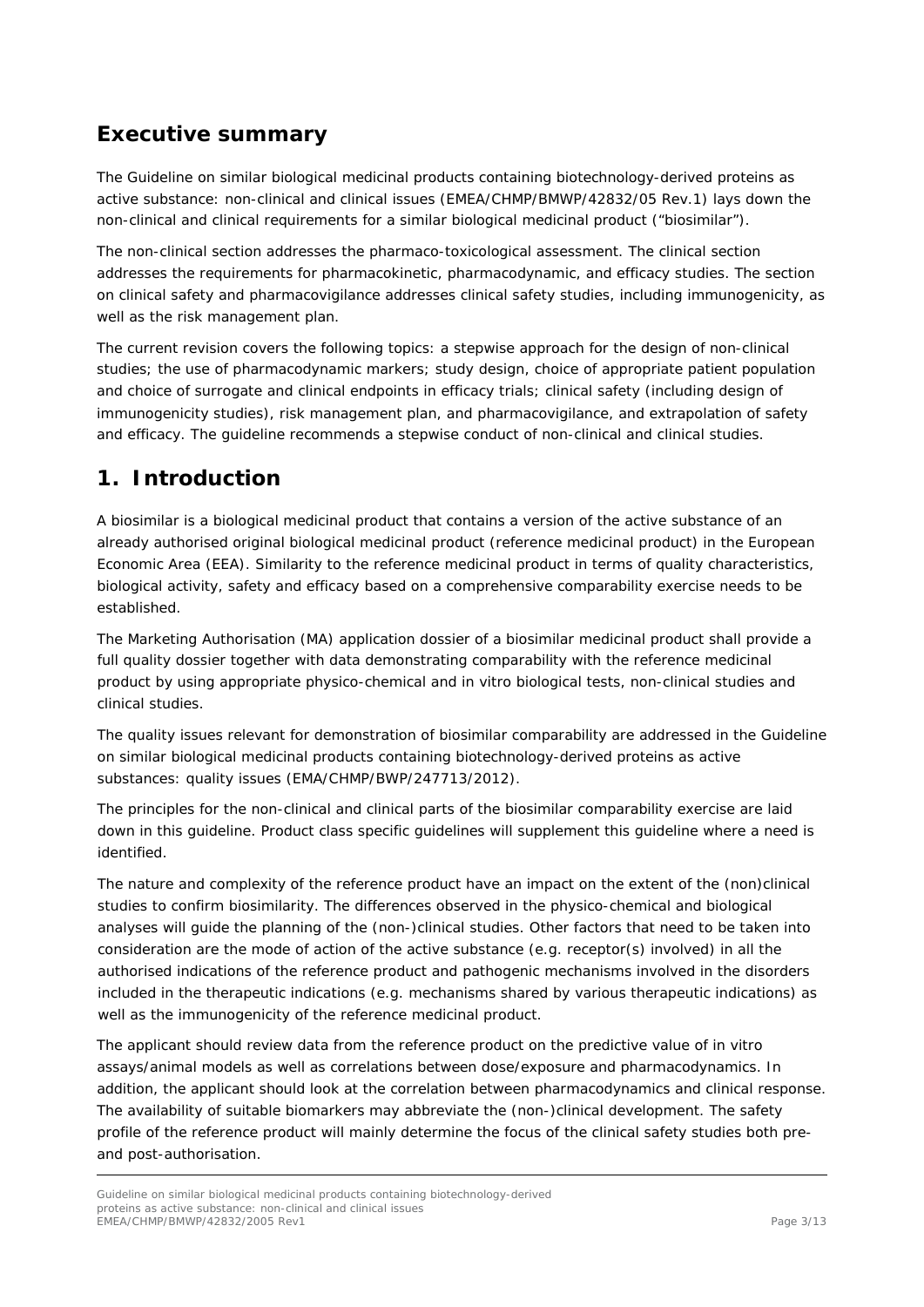If the biosimilar comparability exercise indicates that there are relevant differences between the biosimilar and the reference medicinal product, making it unlikely that biosimilarity will eventually be established, a stand-alone development to support a full Marketing Authorisation Application, should be considered instead (see "Guideline on similar biological products" (CHMP/437/04 Rev. 1)).

# <span id="page-3-0"></span>**2. Scope**

This guideline addresses the general principles for the non-clinical and clinical development and assessment of the marketing authorisation applications of biosimilars containing biotechnology-derived proteins as active substance(s). Nevertheless, the principles explained in this document could apply to other biological products, on a case by case basis. This guideline does not address the comparability exercise for changes introduced in the manufacturing process of a given product (i.e. changes during development and post-authorisation).

# <span id="page-3-1"></span>**3. Legal basis and relevant guidelines**

- Directive 2001/83/EC, as amended in particular Directive 2001/83/EC Art 10(4) and Part II of the Annex I of Directive 2001/83/EC, as amended.
- Directive 2010/63/EU on the protection of animals used for scientific purposes.

For the relevant CHMP/ICH guidelines, please see the website of the European medicines Agency [\(http://www.ema.europa.eu\)](http://www.ema.europa.eu/): Human medicines > Scientific guidelines > Multidisciplinary > Biosimilar. In particular, the following guidelines should be read in conjunction:

- Guideline on similar biological products (CHMP/437/04 Rev. 1), the so-called 'overarching guideline'
- Guideline on similar biological medicinal products containing biotechnology-derived proteins as active substance – quality issues (EMA/CHMP/BWP/247713/2012)
- Q5E Comparability of biotechnological/biological products (CPMP/ICH/5721/03)
- ICH topic E9 statistical principles for clinical trials Note for guidance on statistical principles for clinical trials (CPMP/ICH/363/96)
- [Guideline on the choice of the non-inferiority margin](http://www.ema.europa.eu/docs/en_gb/document_library/scientific_guideline/2009/09/wc500003636.pdf) (CPMP/EWP/2158/99)
- ICH topic E10 Note for guidance on choice of control group in clinical trials (CPMP/ICH/364/96)
- Guideline on Immunogenicity assessment of biotechnology-derived therapeutic proteins (EMEA/CHMP/BMWP/14327/2006)
- Guideline on Immunogenicity assessment of monoclonal antibodies intended for in vivo clinical use (EMA/CHMP/BMWP/86289/2010)
- Guideline on the clinical investigation of the pharmacokinetics of therapeutic proteins (CHMP/EWP/89249/2004)
- Guideline on the investigation of bioequivalence (CPMP/EWP/QWP/1401/98 Rev. 1/ Corr)
- Guideline on bioanalytical method validation (EMEA/CHMP/EWP/192217/2009)
- Product class-specific guidelines on various biosimilar products

Guideline on similar biological medicinal products containing biotechnology-derived proteins as active substance: non-clinical and clinical issues EMEA/CHMP/BMWP/42832/2005 Rev1 Page 4/13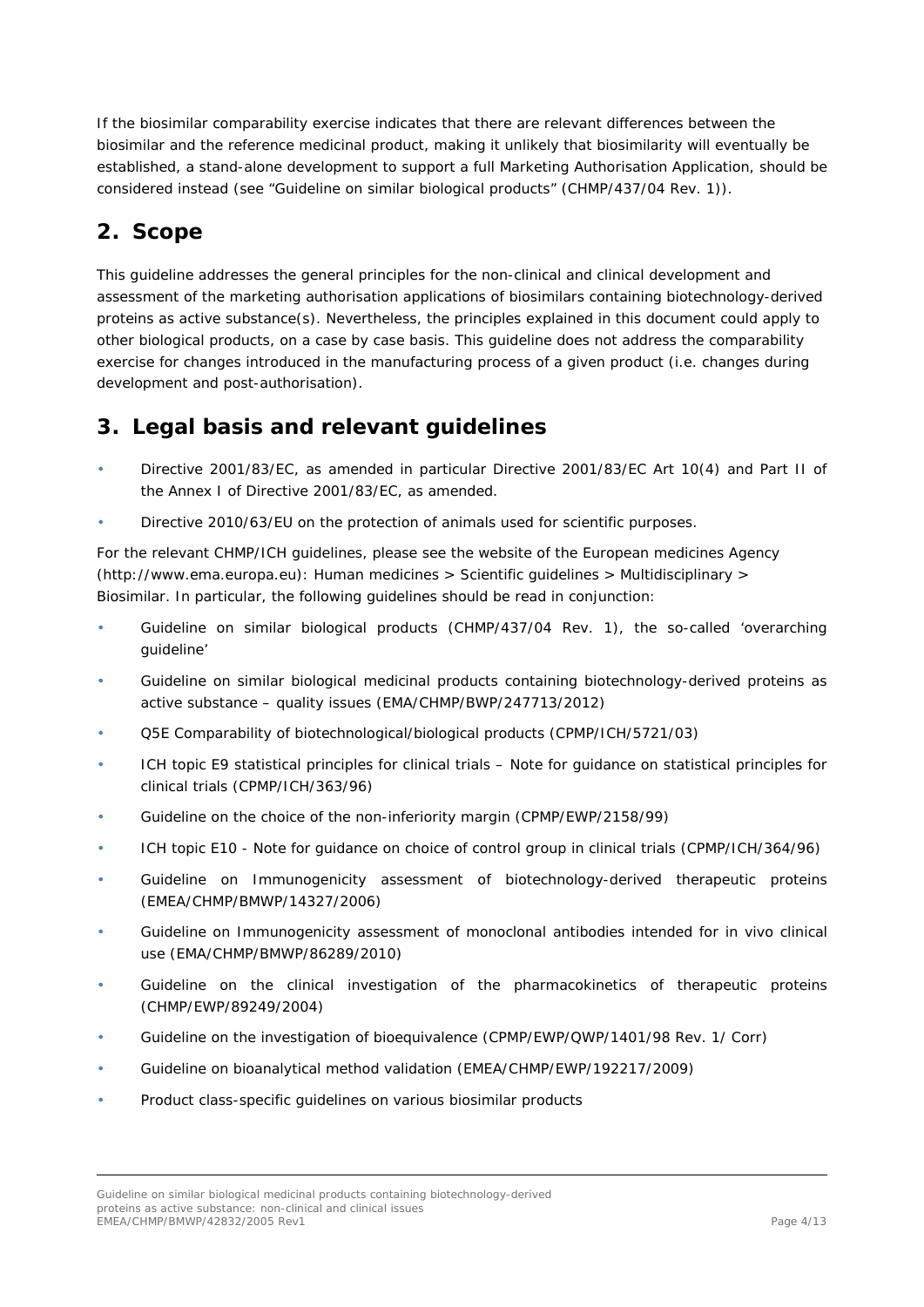• Guidelines on good pharmacovigilance practices (please see the website of the European medicines Agency [\(http://www.ema.europa.eu\)](http://www.ema.europa.eu/) – Human regulatory – Pharmacovigilance – Good Pharmacovigilance Practices)

# <span id="page-4-0"></span>**4. Non-clinical studies**

To support biosimilarity, relevant non-clinical studies should be performed before initiating clinical trials. A stepwise approach is recommended for evaluation of the similarity of the biosimilar and the reference product. Analytical studies (see Guideline on similar biological medicinal products containing biotechnology-derived proteins as active substance – quality issues) and *in vitro* pharmacotoxicological studies should be conducted first and a decision then made as to the extent of what, if any, *in vivo* work in animal studies will be required.

It is important to note that, to design an appropriate non-clinical study programme, a clear understanding of the reference product characteristics is required. Results from the physico-chemical and biological characterisation studies (i.e. comparability of the biosimilar to the reference product) should be reviewed from the point-of-view of potential impact on efficacy and safety.

The following approach may be considered and should be tailored to the product concerned on a caseby-case basis. The approach taken will need to be fully justified in the non-clinical overview.

#### <span id="page-4-1"></span>*4.1. Step 1: In vitro studies*

In order to assess any potential difference in biological activity between the biosimilar and the reference medicinal product, data from a number of comparative *in vitro* studies, some of which may already be available from quality-related assays, should normally be provided.

These studies should include relevant assays on:

- *Binding* to target(s) (e.g. receptors, antigens, enzymes) known to be involved in the pharmacotoxicological effects and/or pharmacokinetics of the reference product.

- *Signal transduction and functional activity/viability* of cells known to be of relevance for the pharmaco-toxicological effects of the reference product.

The studies should be comparative in nature and should not just assess the response *per se*. To obtain unambiguous results, the methods used should be scientifically valid and suitable for their purpose.

The studies should be sensitive, specific and sufficiently discriminatory to provide evidence that observed differences in quality attributes are clinically not relevant. The studies should compare the concentration–activity/binding relationship of the biosimilar and the reference medicinal product at the pharmacological target(s), covering a concentration range where potential differences are most sensitively detected.

They should be performed with an appropriate number of batches of the reference product and of the biosimilar representative of the material intended for clinical use. Assay and batch-to-batch variability will affect the number needed. The number tested should be sufficient to draw meaningful conclusions on the variability of a given parameter for both the biosimilar and the reference product and on the similarity of both products.

Together, these assays should cover the whole spectrum of pharmacological/toxicological aspects known to be of clinical relevance for the reference product and for the product class.

The applicant should discuss to what degree the *in vitro* assays used are representative/predictive for the clinical situation according to current scientific knowledge.

Guideline on similar biological medicinal products containing biotechnology-derived proteins as active substance: non-clinical and clinical issues EMEA/CHMP/BMWP/42832/2005 Rev1 Page 5/13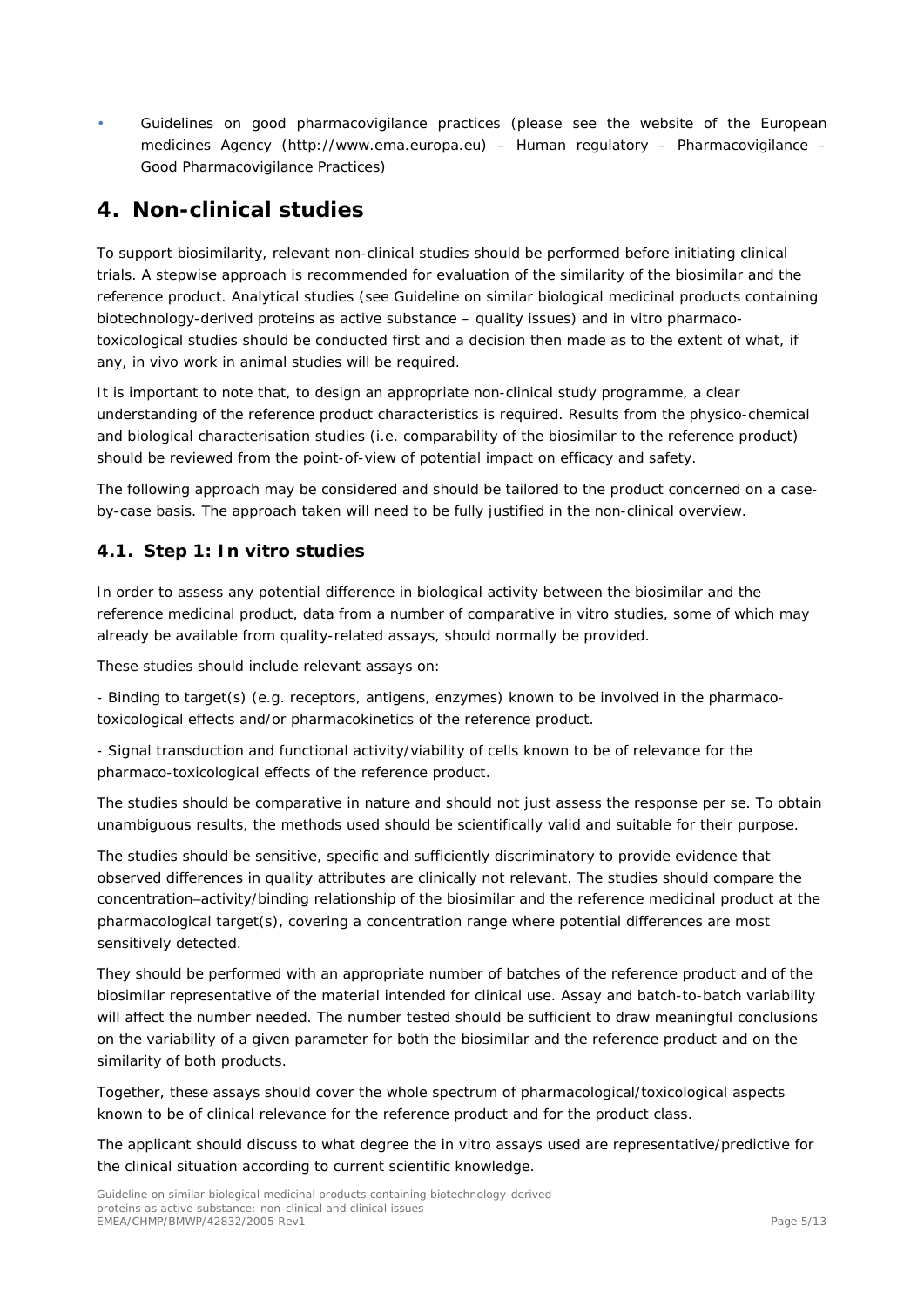Since *in vitro* assays may often be more specific and sensitive to detect differences between the biosimilar and the reference product than studies in animals, these assays can be considered as paramount for the non-clinical biosimilar comparability exercise.

#### <span id="page-5-0"></span>*4.2. Step 2: Determination of the need for in vivo studies*

It is acknowledged that biotechnology-derived proteins may mediate *in vivo* effects that cannot be fully elucidated by *in vitro* studies. Therefore, non-clinical evaluation in *in vivo* studies may be necessary to provide complementary information, provided that a relevant *in vivo* model with regard to species or design is available.

Factors to be considered when the need for *in vivo* non-clinical studies is evaluated, include, but are not restricted to:

- Presence of potentially relevant quality attributes that have not been detected in the reference product (e.g. new post-translational modification structures).
- Presence of potentially relevant quantitative differences in quality attributes between the biosimilar and the reference product.
- Relevant differences in formulation, e.g. use of excipients not widely used for biotechnologyderived proteins.

Although each of the factors mentioned above do not necessarily warrant *in vivo* testing, these issues should be considered together to assess the level of concern and whether there is a need for *in vivo* testing.

If the biosimilar comparability exercise for the physicochemical and biological characteristics and the non-clinical *in vitro* studies (see step 1) are considered satisfactory and no issues are identified in step 2 which would block direct entrance into humans, an *in vivo* animal study is usually not considered necessary.

If product-inherent factors that impact PK and/or biodistribution, like extensive glycosylation, cannot sufficiently be characterised on a quality and *in vitro* level, *in vivo* studies may be necessary. The Applicant should then carefully consider if these should be performed in animals or as part of the clinical testing, e.g. in healthy volunteers.

If there is a need for additional *in vivo* information, the availability of a relevant animal species or other relevant models (e.g. transgenic animals, transplant models) should be considered.

If a relevant *in vivo* animal model is not available, the applicant may choose to proceed to human studies taking into account principles to mitigate any potential risk.

#### <span id="page-5-1"></span>*4.3. Step 3: In vivo studies*

If an *in vivo* evaluation is deemed necessary, the focus of the study/studies (PK and/or PD and/or safety) depends on the need for additional information. Animal studies should be designed to maximise the information obtained. The principles of the 3Rs (replacement, refinement, reduction) according to Article 4 of Directive 2010/63/EU should be considered when designing any *in vivo* study. Depending on the endpoints used, it may not be necessary to sacrifice the animals at the end of the study. The duration of the study (including observation period) should be justified, taking into consideration the PK behaviour of the reference medicinal product and its clinical use.

Guideline on similar biological medicinal products containing biotechnology-derived proteins as active substance: non-clinical and clinical issues EMEA/CHMP/BMWP/42832/2005 Rev1 Page 6/13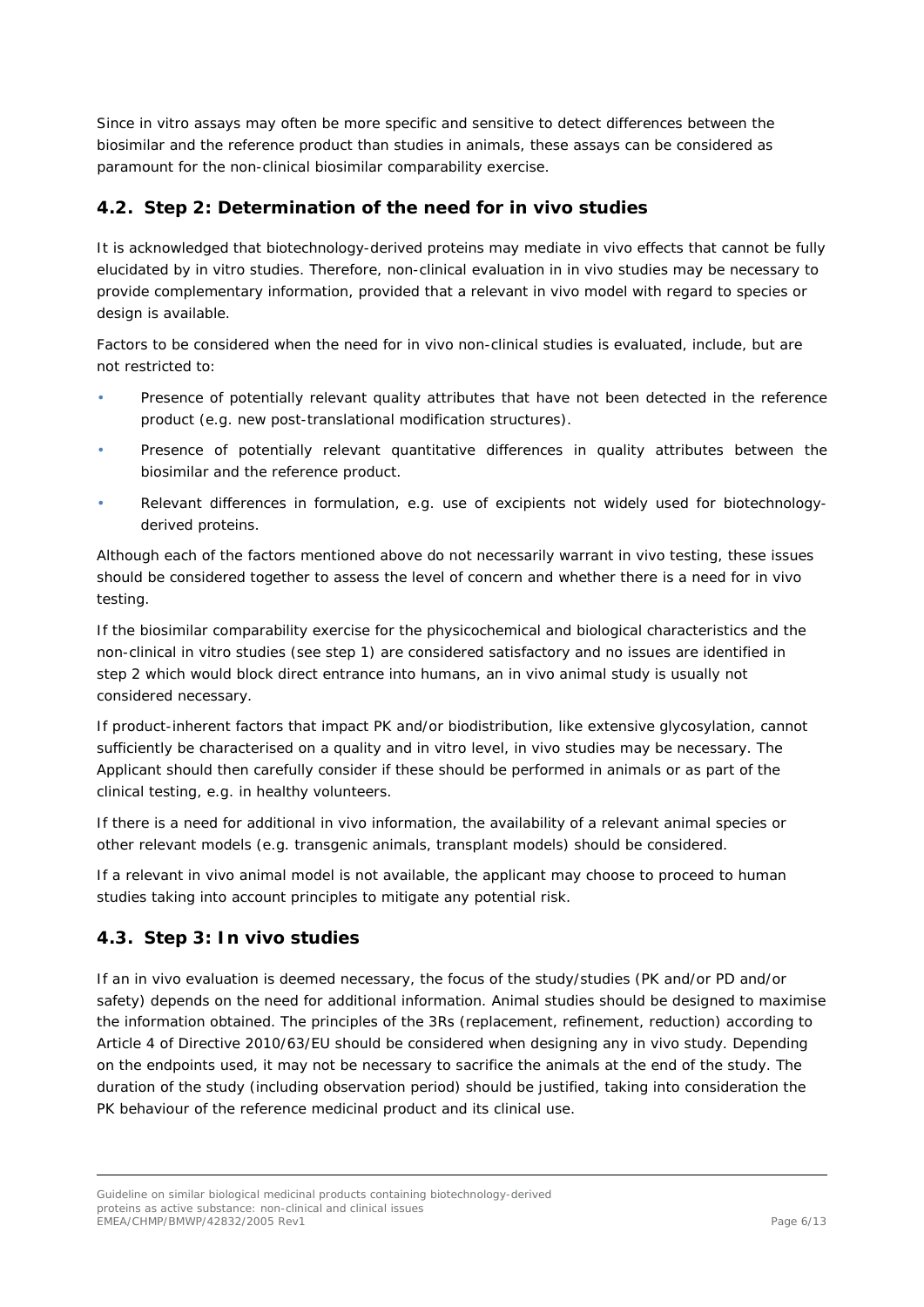When the model allows and if not otherwise justified, the PK and PD of the biosimilar and the reference medicinal product should be quantitatively compared, including, if feasible, a dose concentrationresponse assessment including the intended exposure in humans.

For safety studies a flexible approach should be considered, in particular if non-human primates are the only relevant species. The conduct of standard repeated dose toxicity studies in non-human primates is usually not recommended. If appropriately justified, a repeated dose toxicity study with refined design (e.g. using just one dose level of biosimilar and reference product and/or just one gender and/or no recovery animals) or an in-life evaluation of safety parameters (such as clinical signs, body weight and vital functions) may be considered. For repeated dose toxicity studies where only one dose is evaluated, this would usually be selected at the high end of the dosing range and should be justified on the basis of expected toxicity of the reference medicinal product.

The conduct of toxicity studies in non-relevant species (i.e. to assess unspecific toxicity only, based on impurities) is not recommended. Due to the different production processes used by the biosimilar and reference product manufacturers, qualitative differences of process related impurities can occur (e.g. host cell proteins). The level of such impurities should be kept to a minimum, which is the best strategy to minimise any associated risk.

Qualitative or quantitative difference(s) of product-related variants (e.g. glycosylation patterns, charge variants) may affect biological functions of the biotechnology-derived protein and are expected to be evaluated by appropriate *in vitro* assays. These differences and impurities may have an effect on immunogenic potential and the potential to cause hypersensitivity. It is acknowledged that these effects are difficult to predict from animal studies and should be further assessed in clinical studies.

Although immunogenicity assessment in animals is generally not predictive for immunogenicity in humans, it may be needed for interpretation of *in vivo* studies in animals. Therefore, blood samples should be taken and stored for future evaluations of pharmacokinetic/toxicokinetic data if then needed.

Studies regarding safety pharmacology, reproduction toxicology, and carcinogenicity are not required for non-clinical testing of biosimilars.

Studies on local tolerance are usually not required. However, if excipients are introduced for which there is no or little experience with the intended clinical route of administration, local tolerance may need to be evaluated. If other *in vivo* studies are performed, evaluation of local tolerance may be part of the design of that study instead of the performance of separate local tolerance studies.

# <span id="page-6-0"></span>**5. Clinical studies**

It is acknowledged that the manufacturing process of the biosimilar product will be optimised during development. However, it is recommended to generate the clinical data required for the biosimilar comparability exercise with the biosimilar product derived from the commercial manufacturing process and therefore representing the quality profile of the batches to become commercialised. Any deviation from this recommendation should be justified and supported by adequate additional bridging data (as described in guideline ICH Q5E).

The clinical biosimilar comparability exercise is normally a stepwise procedure that should begin with pharmacokinetic (PK) and, if feasible, pharmacodynamic (PD) studies followed by clinical efficacy and safety trial(s) or, in certain cases, confirmatory PK / PD studies for demonstrating clinical biosimilar comparability.

Guideline on similar biological medicinal products containing biotechnology-derived proteins as active substance: non-clinical and clinical issues EMEA/CHMP/BMWP/42832/2005 Rev1 Page 7/13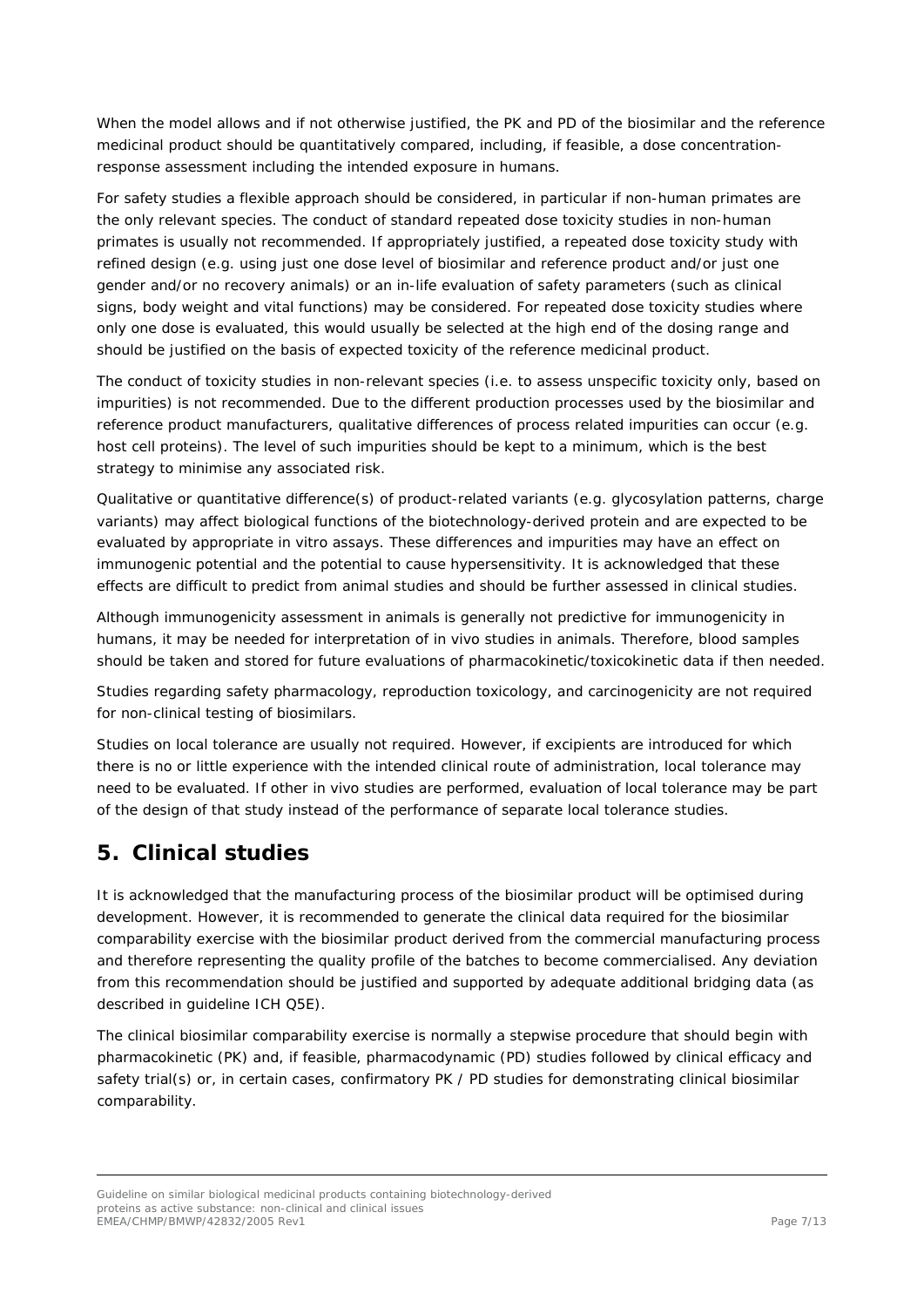#### <span id="page-7-0"></span>*5.1. Pharmacokinetic studies*

Comparative pharmacokinetic (PK) studies designed to demonstrate similar PK profile of the biosimilar and the reference medicinal product with regard to key PK parameters are an essential part of the biosimilar development programme.

The design of a PK study depends on various factors, including clinical context, safety, PK characteristics of the reference product (target-mediated disposition, linear or non-linear PK, timedependency, half-life, etc.) as outlined in the *Guideline on the clinical investigation of the pharmacokinetics of therapeutic proteins* (CHMP/EWP/89249/2004) and, as applicable, the *Guideline on the investigation of bioequivalence* (CPMP/EWP/QWP/1401/98 Rev. 1/ Corr). Furthermore, bioanalytical assays should be appropriate for their intended use and adequately validated as outlined in the *Guideline on bioanalytical method validation* (EMEA/CHMP/EWP/192217/2009).

The biosimilar comparability limits for the main PK parameters should be defined and justified prior to conducting the study. The criteria used in standard clinical bioequivalence studies, initially developed for chemically derived, orally administered products, may be a reasonable basis for planning comparative pharmacokinetic trials for biologicals in the absence of specific criteria. However, the interpretation of bioequivalence studies for biologicals is less straightforward than for small molecules. In the latter case the molecules are considered identical, whilst for biologicals, PK is used to detect possible differences in the interaction with the body between the originator and the biosimilar. This means that observing 90% CIs of ratios of biosimilar to reference product within a pre-specified, justified acceptance range may not, by itself, be sufficient. The location and the width of the confidence interval should also be taken into account in the interpretation of similarity. For example, statistically significant differences in 90% CIs within the justified acceptance range regarding relevant PK parameters would need to be explained and justified as not to preclude biosimilarity. On the other hand, if the 90% CI crosses the prespecified boundaries the applicant would need to explain such difference and explore root causes. Correction for protein content may be acceptable on a case-bycase basis if pre-specified and adequately justified, with the results from the assay of the test and reference products being included in the protocol.

Although the comparison of target-mediated clearance is of major importance in the biosimilarity exercise, it may not be feasible in patients due to major variability in target expression, including variability over time. However, since *in vitro* studies are expected to show comparable interaction between the biosimilar and its target(s) (including FcRn for a mab), the absence of a pivotal PK study in the target population is acceptable, if additional PK data are collected during the efficacy, safety and/or PD studies as this allows further investigation of the clinical impact of variable pharmacokinetics and possible changes in the PK over time. This can be achieved by determining the PK profile in a subset of patients or by population pharmacokinetics.

A single dose cross-over study with full characterisation of the PK profile, including the late elimination phase, is preferable. A parallel group design may be necessary with substances with a long half-life and/or a high risk of immunogenicity. The doses in the single dose PK biosimilar comparability study in healthy volunteers may be lower than the recommended therapeutic doses. PK studies are not always feasible in healthy volunteers. In this case, the PK needs to be studied in patients as part of a multiple dose study, if a single dose study is not feasible. A sensitive model/population, i.e. that has fewer factors that cause major inter-individual or time-dependent variation, should be explored.

If the reference product can be administered both intravenously and subcutaneously, the evaluation of subcutaneous administration will usually be sufficient as it covers both absorption and elimination. Thus, it is possible to waive the evaluation of intravenous administration if biosimilar comparability in both absorption and elimination has been demonstrated for the subcutaneous route. Omission of the

Guideline on similar biological medicinal products containing biotechnology-derived proteins as active substance: non-clinical and clinical issues EMEA/CHMP/BMWP/42832/2005 Rev1 Page 8/13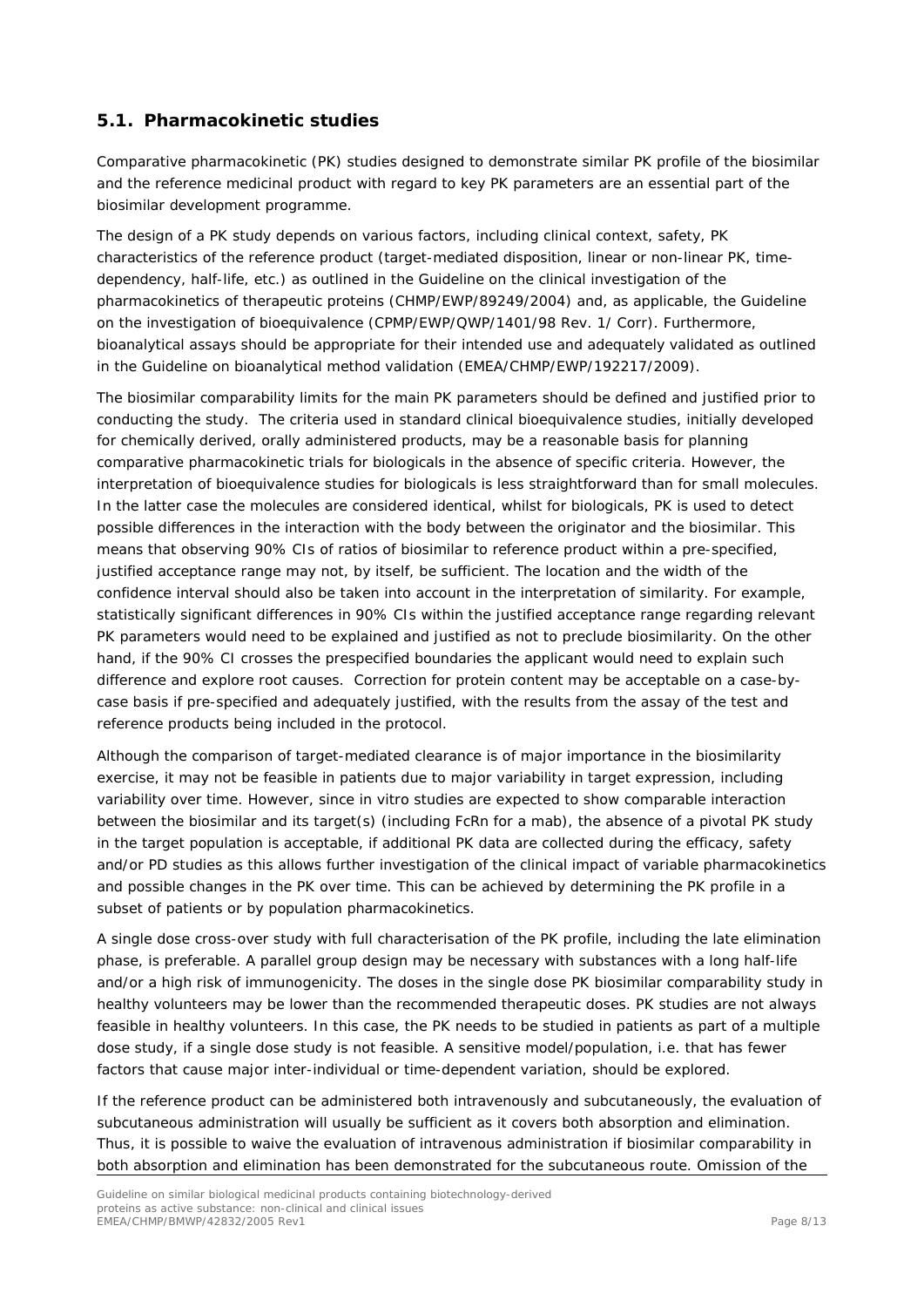PK study of intravenous administration needs to be justified, e.g., in cases when the molecule has an absorption constant which is much slower than the elimination constant (flip flop kinetics).

In a single dose PK study, the primary parameters are the AUC<sub>(0-inf)</sub> for intravenous administration and AUC<sub>(0-inf)</sub> and usually C<sub>max</sub> for subcutaneous administration. Secondary parameters such as t<sub>max</sub>, volume of distribution, and half-life, should also be estimated. In a multiple dose study, the primary parameters should be the truncated AUC after the first administration until the second administration (AUC<sub>0-t</sub>) and AUC over a dosage interval at steady state (AUC |). Secondary parameters are C<sub>max</sub> and C<sub>trough</sub> at steady state.

In any PK study, anti-drug antibodies should be measured in parallel to PK assessment using appropriate sampling time points.

#### <span id="page-8-0"></span>*5.2. Pharmacodynamic studies*

It is recommended that pharmacodynamic (PD) markers are added to the pharmacokinetic studies whenever feasible. The PD markers should be selected on the basis of their relevance to the clinical outcome.

In certain cases, comparative PK/PD studies may be sufficient to demonstrate clinical comparability of the biosimilar and the reference medicinal product, provided that the following conditions are met:

- The selected PD marker/biomarker is an accepted surrogate marker and can be related to patient outcome to the extent that demonstration of similar effect on the PD marker will ensure a similar effect on the clinical outcome. Relevant examples include absolute neutrophil count to assess the effect of granulocyte-colony stimulating factor (G-CSF), early viral load reduction in chronic hepatitis C to assess the effect of alpha interferons, and euglycaemic clamp test to compare two insulins. Magnetic resonance imaging of disease lesions can be used to compare two β-interferons in multiple sclerosis.
- There may be PD-markers that are not established surrogates for efficacy but are relevant for the pharmacological action of the active substance and a clear dose-response or a concentrationresponse relationship has been demonstrated. In this case, a single or multiple dose-exposureresponse study at two or more dose levels may be sufficient to waive a clinical efficacy study. This design would ensure that the biosimilar and the reference can be compared within the steep part of the dose response curve (assay sensitivity, see ICH topic E10).
- In exceptional cases, the confirmatory clinical trial may be waived if physicochemical, structural and *in vitro* biological analyses and human PK studies together with a combination of PD markers that reflect the pharmacological action and concentration of the active substance, can provide robust evidence for biosimilar comparability.

When evidence to establish clinical biosimilar comparability will be derived from PK studies supported by studies with non-surrogate PD/biomarkers, it is recommended to discuss such ("fingerprinting") approach with regulatory authorities. The plan should include a proposal of the size of the equivalence margin(s) with its clinical justification as well as of the measures for demonstration of a comparable safety profile.

#### <span id="page-8-1"></span>*5.3. Efficacy trials*

In the absence of surrogate markers for efficacy, it is usually necessary to demonstrate comparable clinical efficacy of the biosimilar and the reference medicinal product in adequately powered, randomised, parallel group comparative clinical trial(s), preferably double-blind, by using efficacy

Guideline on similar biological medicinal products containing biotechnology-derived proteins as active substance: non-clinical and clinical issues EMEA/CHMP/BMWP/42832/2005 Rev1 Page 9/13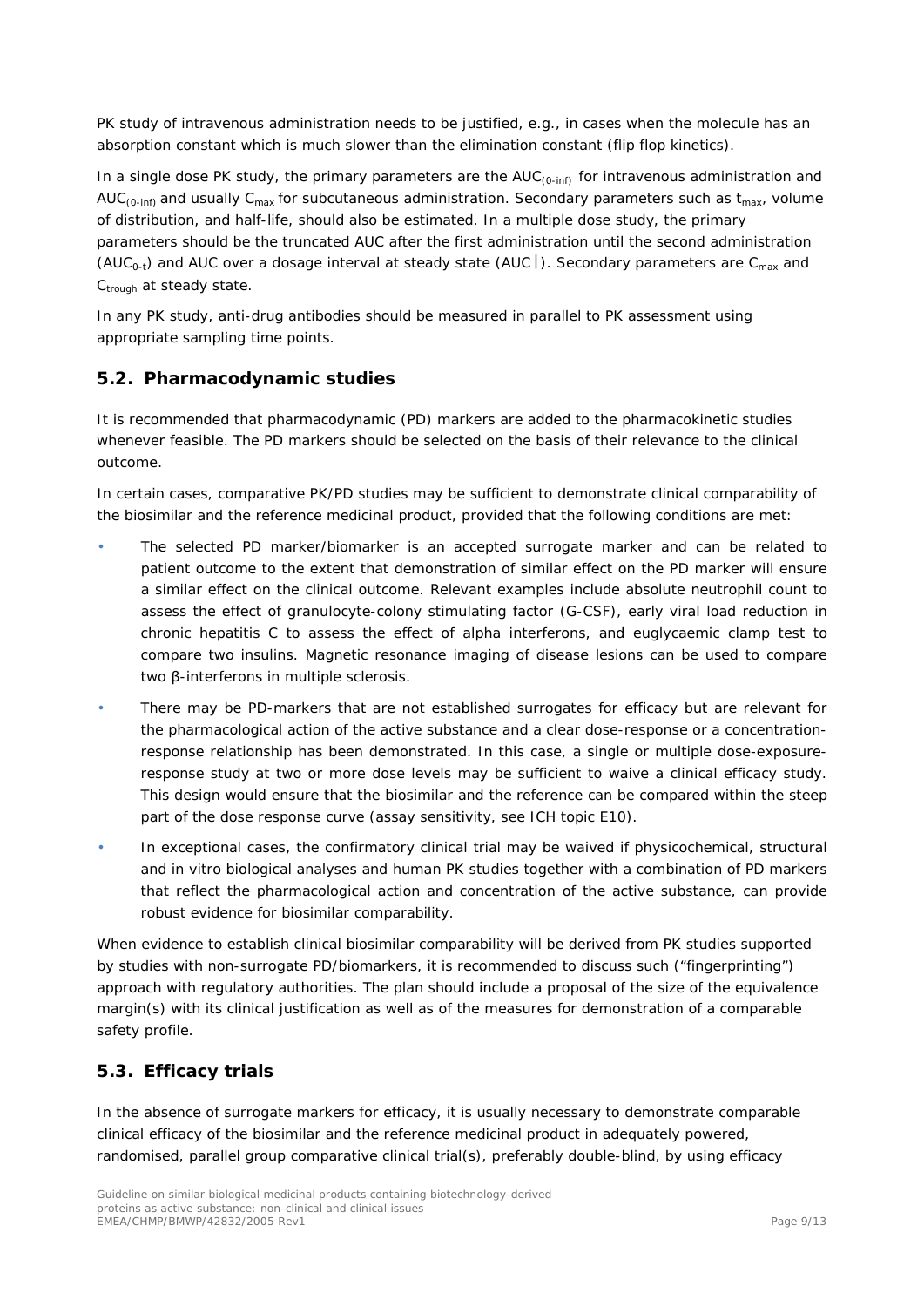endpoints. The study population should generally be representative of approved therapeutic indication(s) of the reference product and be sensitive for detecting potential differences between the biosimilar and the reference. Occasionally, changes in clinical practice may require a deviation from the approved therapeutic indication, e.g. in terms of concomitant medication used in a combination treatment, line of therapy, or severity of the disease. Deviations need to be justified and discussed with regulatory authorities.

#### <span id="page-9-0"></span>**5.3.1. Study designs**

In general, an equivalence design should be used. The use of a non-inferiority design may be acceptable if justified on the basis of a strong scientific rationale and taking into consideration the characteristics of the reference product, e.g. safety profile/tolerability, dose range, dose-response relationship. A non-inferiority trial may only be accepted where the possibility of significant and clinically relevant increase in efficacy can be excluded on scientific and mechanistic grounds. However, as in equivalence trials, assay sensitivity has to be considered.

It is recommended to discuss the use of a non-inferiority design with regulatory authorities.

## <span id="page-9-1"></span>**5.3.2. Efficacy endpoints**

Efficacy trials of biosimilar medicinal products do not aim at demonstrating efficacy *per se*, since this has already been established with the reference product. The purpose of the efficacy trials is to confirm comparable clinical performance of the biosimilar and the reference product.

CHMP has issued disease-specific guidelines for development of innovative medicinal products. In the development of a biosimilar medicinal product, the choice of clinical endpoints and time points of analysis of endpoints may deviate from the guidance for new active substances. Therefore, CHMP has issued product-class-specific guidelines to guide the development of biosimilar medicinal products in certain areas. In the absence of such a guideline, comparability should be demonstrated in appropriately sensitive clinical models and study conditions. The applicant should justify that the chosen model is relevant and sensitive to detect potential differences with regard to efficacy and safety. Nevertheless, deviations from endpoints recommended in disease-specific guidelines need to be scientifically justified. Differences detected between the efficacy of the biosimilar and reference products should always be discussed as to whether they are clinically relevant. Generally, the aim of clinical data is to address slight differences observed at previous steps and to confirm comparable clinical performance of the biosimilar and the reference product. Clinical data cannot be used to justify substantial differences in quality attributes.

The correlation between the "hard" clinical endpoints recommended by the guidelines for new active substances and other clinical/pharmacodynamic endpoints that are more sensitive to detect clinically meaningful differences may have been demonstrated in previous clinical trials with the reference product. In this case, it is not necessary to use the same primary efficacy endpoints as those that were used in the marketing authorisation application of the reference product. However, it is advisable to include some common endpoints (e.g. as secondary endpoints) to facilitate comparisons to the clinical trials conducted with the reference product.

Comparability margins should be pre-specified and justified on both statistical and clinical grounds by using the data of the reference product (see ICH topic E9 Statistical principles for clinical trials and CHMP [guideline CPMP/EWP/2158/99 on the choice of the non-inferiority margin\)](http://www.ema.europa.eu/docs/en_gb/document_library/scientific_guideline/2009/09/wc500003636.pdf). As for all comparative clinical trial designs, assay sensitivity (see ICH topic E10) has to be considered.

Guideline on similar biological medicinal products containing biotechnology-derived proteins as active substance: non-clinical and clinical issues EMEA/CHMP/BMWP/42832/2005 Rev1 Page 10/13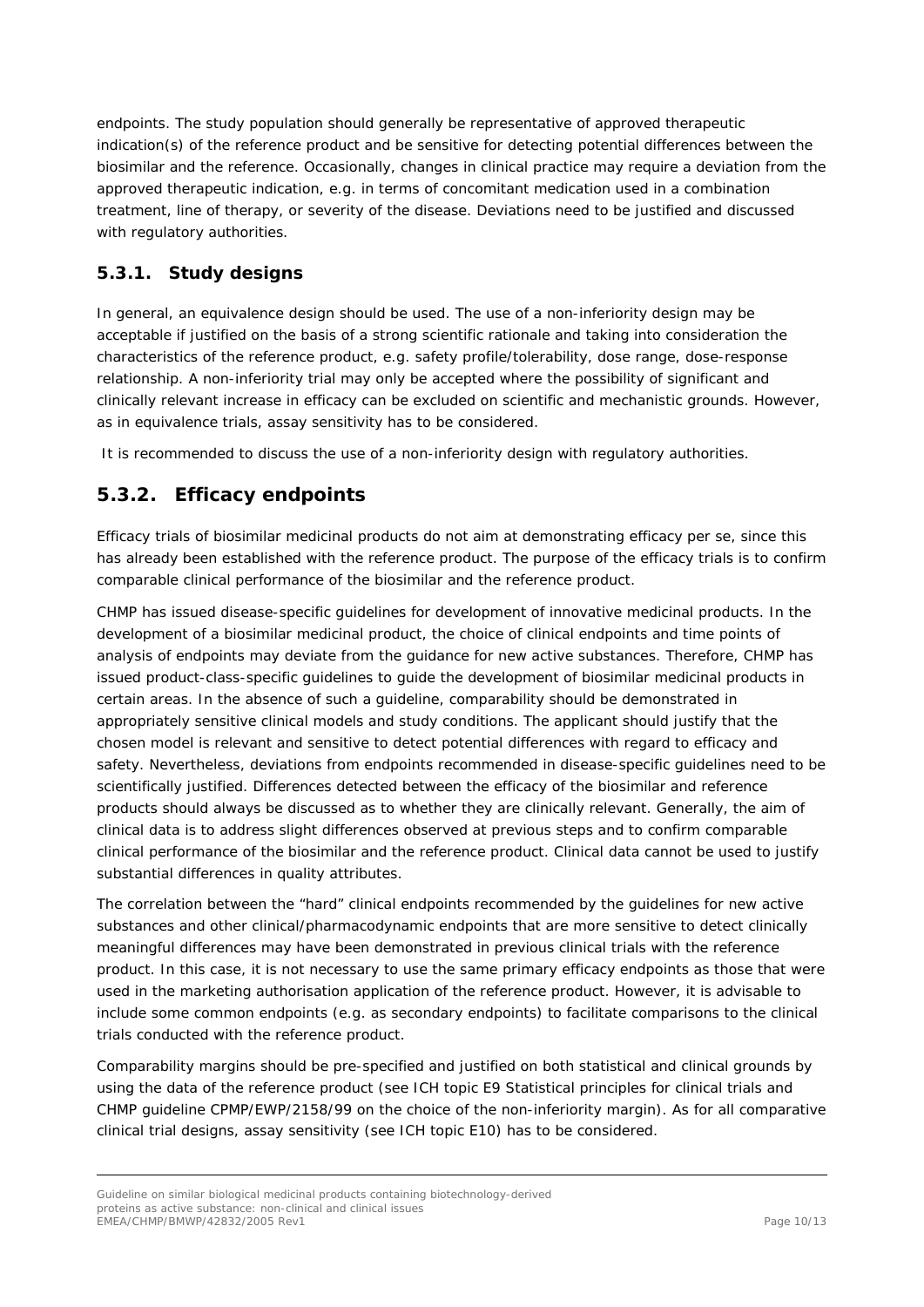#### <span id="page-10-0"></span>*5.4. Clinical safety*

Clinical safety is important throughout the clinical development programme and is captured during initial PK and/or PD evaluations and also as part of the pivotal clinical efficacy study. Comparative safety data should normally be collected pre-authorisation, their amount depending on the type and severity of safety issues known for the reference product. The duration of safety follow-up preauthorisation should be justified. Care should be given to compare the type, severity and frequency of the adverse reactions between the biosimilar and the reference product, particularly those described in the SmPC of the reference product. The applicant should provide in the application dossier an evaluation of the specific risks anticipated for the biosimilar. This includes in particular a description of possible safety concerns that may result from a manufacturing process different from that of the reference product, especially those related to infusion-related reactions and immunogenicity.

The principles for the assessment of immunogenicity of therapeutic proteins and monoclonal antibodies have been described in two CHMP guidelines (EMEA/CHMP/BMWP/14327/2006; EMA/CHMP/BMWP/86289/2010). The potential for immunogenicity of a biosimilar should be investigated in a comparative manner to the reference product and should follow the principles as laid down in the aforementioned CHMP guidelines unless it can be justified that there is a need for deviation from this approach. The type and amount of immunogenicity data will depend on the experience gained with the reference product and the product class.

Immunogenicity testing of the biosimilar and the reference product should be conducted within the biosimilar comparability exercise by using the same assay format and sampling schedule which must meet all current standards. Analytical assays should be performed with both the reference and biosimilar molecule in parallel (in a blinded fashion) to measure the immune response against the product that was received by each patient. The analytical assays should preferably be capable of detecting antibodies against both the biosimilar and the reference molecule but should at least be able to detect all antibodies developed against the biosimilar molecule. Usually, the incidence and nature (e.g. cross-reactivity, target epitopes and neutralising activity) of antibodies and antibody titres should be measured and presented and should be assessed and interpreted in relation to their potential effect on clinical efficacy and safety parameters.

Duration of the immunogenicity study should be justified on a case-by-case basis depending on the duration of the treatment course, disappearance of the product from the circulation (to avoid antigen interference in the assays) and the time for emergence of humoral immune response (at least four weeks when an immunosuppressive agent is used). Duration of follow-up should be justified based on the time course and characteristics of unwanted immune responses described for the reference medicinal product, e.g. a low risk of clinically significant immunogenicity or no significant trend for increased immunogenicity over time. In case of chronic administration, one-year follow up data will normally be required pre-authorisation. Shorter follow-up data pre-authorisation (e.g. 6 months) might be justified based on the immunogenicity profile of the reference product. If needed, immunogenicity data for an additional period, up to one-year, could then be submitted post-authorisation. For specific products, refer to product specific biosimilar guidance.

Increased immunogenicity as compared to the reference product may become an issue for the benefit/risk analysis and would question biosimilarity. However, also a lower immunogenicity for the biosimilar is a possible scenario, which would not preclude approval as a biosimilar. In case of reduced development of neutralizing antibodies with the biosimilar, the efficacy analysis of the entire study population could erroneously suggest that the biosimilar is more efficacious than the reference product. It is therefore recommended to pre-specify an additional exploratory subgroup analysis of efficacy and safety in those patients that did not mount an anti-drug antibody response during the clinical trial. This

Guideline on similar biological medicinal products containing biotechnology-derived proteins as active substance: non-clinical and clinical issues EMEA/CHMP/BMWP/42832/2005 Rev1 Page 11/13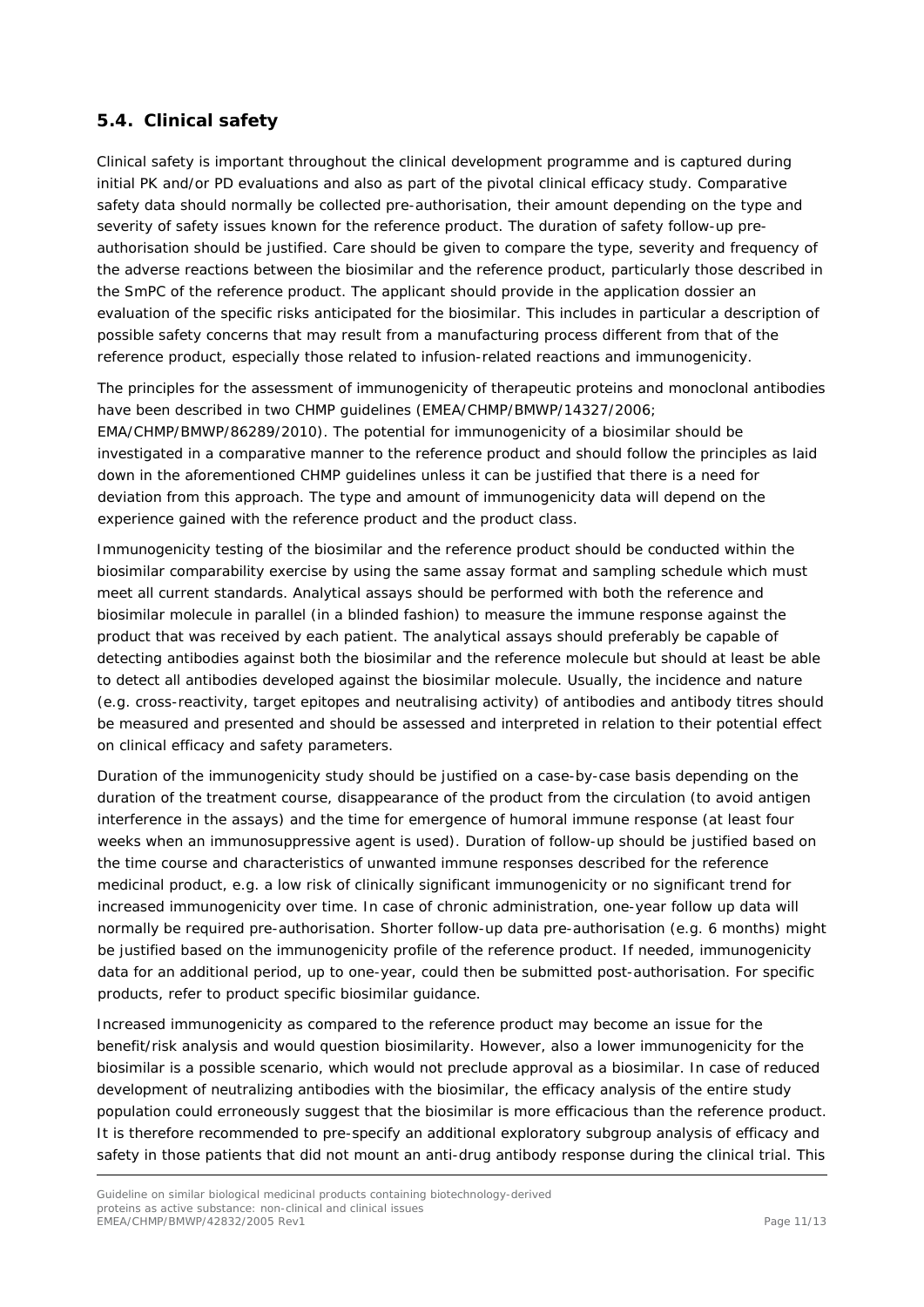subgroup analysis could be helpful to establish that the efficacy of the biosimilar and the reference product are in principle similar if not impacted by an immune response.

## <span id="page-11-0"></span>**6. Extrapolation of efficacy and safety from one therapeutic indication to another**

The reference medicinal product may have more than one therapeutic indication. When biosimilar comparability has been demonstrated in one indication, extrapolation of clinical data to other indications of the reference product could be acceptable, but needs to be scientifically justified. In case it is unclear whether the safety and efficacy confirmed in one indication would be relevant for another indication, additional data will be required*.* Extrapolation should be considered in the light of the totality of data, i.e. quality, non-clinical and clinical data. It is expected that the safety and efficacy can be extrapolated when biosimilar comparability has been demonstrated by thorough physico-chemical and structural analyses as well as by *in vitro* functional tests complemented with clinical data (efficacy and safety and/or PK/PD data) in one therapeutic indication. Additional data are required in certain situations, such as

- 1. the active substance of the reference product interacts with several receptors that may have a different impact in the tested and non-tested therapeutic indications
- 2. the active substance itself has more than one active site and the sites may have a different impact in different therapeutic indications
- 3. the studied therapeutic indication is not relevant for the others in terms of efficacy or safety, i.e. is not sensitive for differences in all relevant aspects of efficacy and safety.

Immunogenicity is related to multiple factors including the route of administration, dosing regimen, patient-related factors and disease-related factors (e.g. co-medication, type of disease, immune status). Thus, immunogenicity could differ among indications. Extrapolation of immunogenicity from the studied indication/route of administration to other uses of the reference product should be justified.

# <span id="page-11-1"></span>**7. Pharmacovigilance**

Data from pre-authorisation clinical studies are usually insufficient to identify rare adverse effects. Therefore, clinical safety of biosimilars must be monitored closely on an ongoing basis during the postapproval phase including continued benefit-risk assessment.

Within the authorisation procedure the applicant should present a description of the pharmacovigilance system and a risk management plan in accordance with current EU legislation and pharmacovigilance guidelines. The risk management plan should take into account identified and potential risks associated with the use of the reference product and should detail how these issues will be addressed in postmarketing follow-up. Immunogenicity should specifically be addressed in this context. Any specific safety monitoring imposed on the reference medicinal product or product class should be adequately addressed in the pharmacovigilance plan of the biosimilar. Applicants are encouraged to participate in already existing pharmacoepidemiological studies in place for the reference product. However, new studies might have to be initiated. Risk minimisation activities in place for the reference medicinal product should, in principle, also be included into the risk management programme of the biosimilar. Any deviation from this (e.g. when the risk minimisation is linked to the device used with the reference product) should be justified.

For suspected adverse reactions relating to biological medicinal products, the definite identification of the concerned product with regard to its manufacturing is of particular importance. Therefore, all

Guideline on similar biological medicinal products containing biotechnology-derived proteins as active substance: non-clinical and clinical issues EMEA/CHMP/BMWP/42832/2005 Rev1 Page 12/13